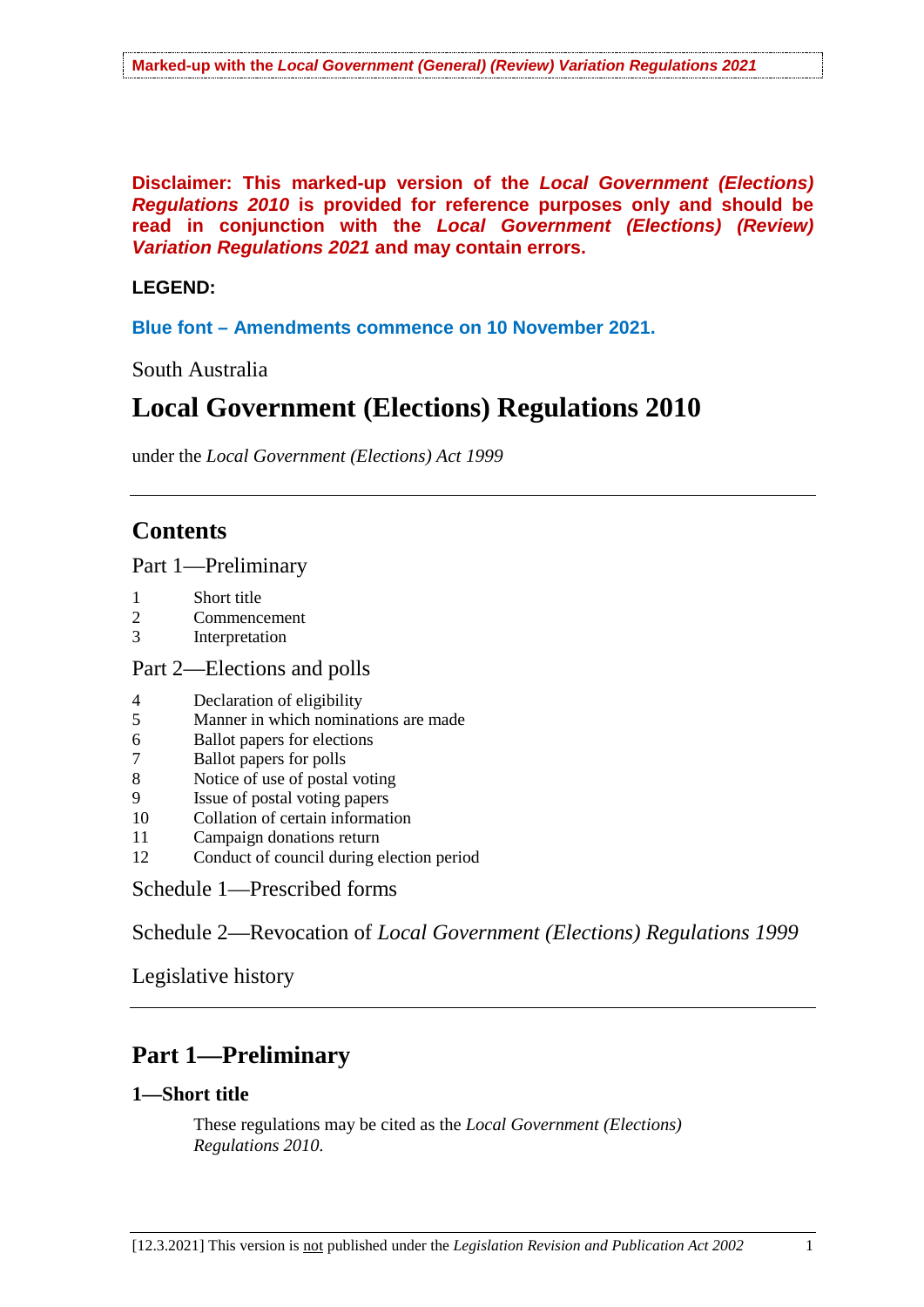**Local Government (Elections) Regulations 2010—27.8.2010** Part 1—Preliminary

**Marked-up with the** *Local Government (General) (Review) Variation Regulations 2021 –* **September 2021**

## **2—Commencement**

These regulations will come into operation on 27 August 2010.

## **3—Interpretation**

(1) In these regulations—

*Act* means the *Local Government (Elections) Act 1999*.

(2) In these regulations, a reference to a form of a particular number is a reference to the form of that number set out in Schedule 1.

## **Part 2—Elections and polls**

### **4—Declaration of eligibility**

For the purposes of section 8(2)(b) of the Act, the prescribed form for a declaration of eligibility is set out as Form 1.

### **5—Manner in which nominations are made**

- (1) For the purposes of section 19(1) of the Act, a form nominating a person as a candidate for election to an office of a council (being a form determined by the Electoral Commissioner) must be delivered to the returning officer before the close of nominations.
- (2) For the purposes of section  $19(2)(b)$  of the Act, the following requirements are prescribed with respect to a profile:
	- (a) the profile must be in typed or printed form;
	- (b) the profile must not exceed 150 words;
	- (c) the profile must be accurate and must not—
		- (i) be misleading; or
		- (ii) contain offensive or obscene material; or
		- (iii) refer to another person who has nominated as a candidate for election to the council (whether at the same election or any other election to be held on the same day) without the written consent of that person; or
		- (iv) comment on decisions or actions that have been made or taken by the council or on the decisions or actions of past or present members of the council;
	- (d) the profile must contain contact details of the candidate being—
		- (i) an address (not being a post office box); or
		- (ii) an email address; or
		- (iii) a telephone number.
	- (e) the profile must contain a statement as to whether the candidate lives in the area or ward of the council in which the candidate is nominating for election;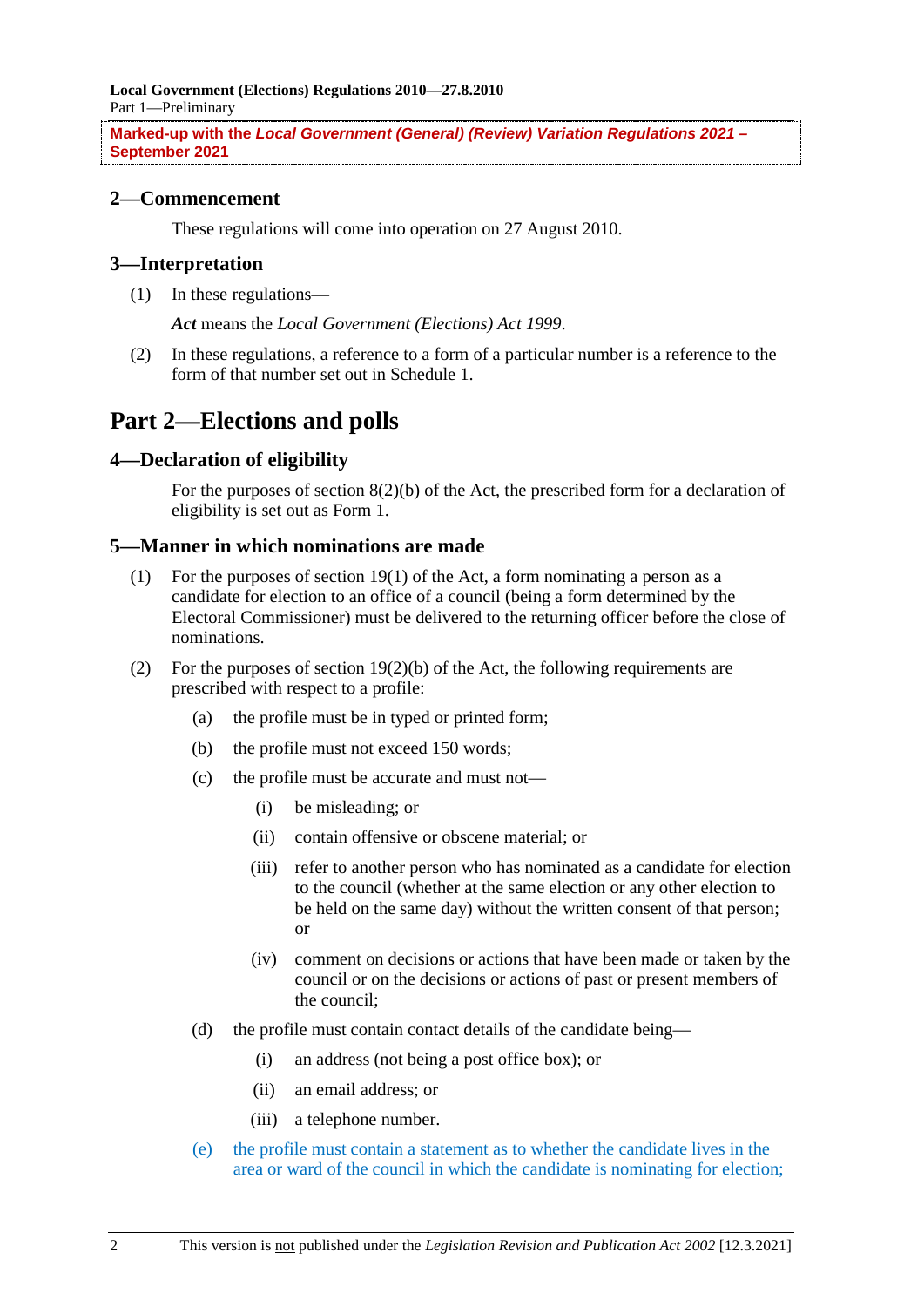**Marked-up with the** *Local Government (General) (Review) Variation Regulations 2021 –* **September 2021**

- (f) the profile must contain the following information:
	- (i) whether the candidate is, at the time of their nomination, or was, at any time in the 12 months preceding their nomination, a member of a registered political party (within the meaning of the *Electoral Act 1985);*
	- (ii) if the candidate is or was a member of a registered political party in accordance with subparagraph (i)—
		- (A) the name of the party; and
		- (B) when the candidate ceased to be a member of the party (if relevant).
- $(3)$  If—
	- (a) a profile submitted with a nomination form exceeds 150 words; and
	- (b) the candidate has not reduced the size of the profile to 150 words or less by the close of nominations,

the returning officer will exclude from the profile all words appearing after the 150th word (other than the contact details provided under subregulation (2)(d)).

- (4) The profile must (in accordance with section 19(2)(c) of the Act) be accompanied by a statement declaring that the candidate is responsible for the content of the profile and such statement must be signed and dated by the candidate.
- (5) The returning officer is not responsible for checking the accuracy of any information included in a profile and the returning officer bears no liability with respect to the publication of a profile under the Act and these regulations.
- (6) A written consent required under subregulation  $(2)(c)(iii)$  must be lodged with the profile.
- (7) Nothing in subregulation (2)(c) prevents a profile including declarations of public policy or promises of public action.
- (8) For the purposes of section 19(3) of the Act, the following requirements are prescribed with respect to a photograph provided with a profile:
	- (a) unless otherwise approved by the returning officer, the photograph must be the same size as an Australian passport photograph;
	- (b) the photograph must only (or predominantly) show the head and shoulders of the candidate;
	- (c) the photograph must have been taken within the preceding period of 12 months;
	- (d) the photograph must bear on its back an endorsement by the candidate to the effect that the photograph is a photograph of the candidate that has been taken within the preceding 12 months.

## **6—Ballot papers for elections**

Pursuant to section 29(5) of the Act, a ballot paper for an election—

(a) must be in a form determined by the Electoral Commissioner; and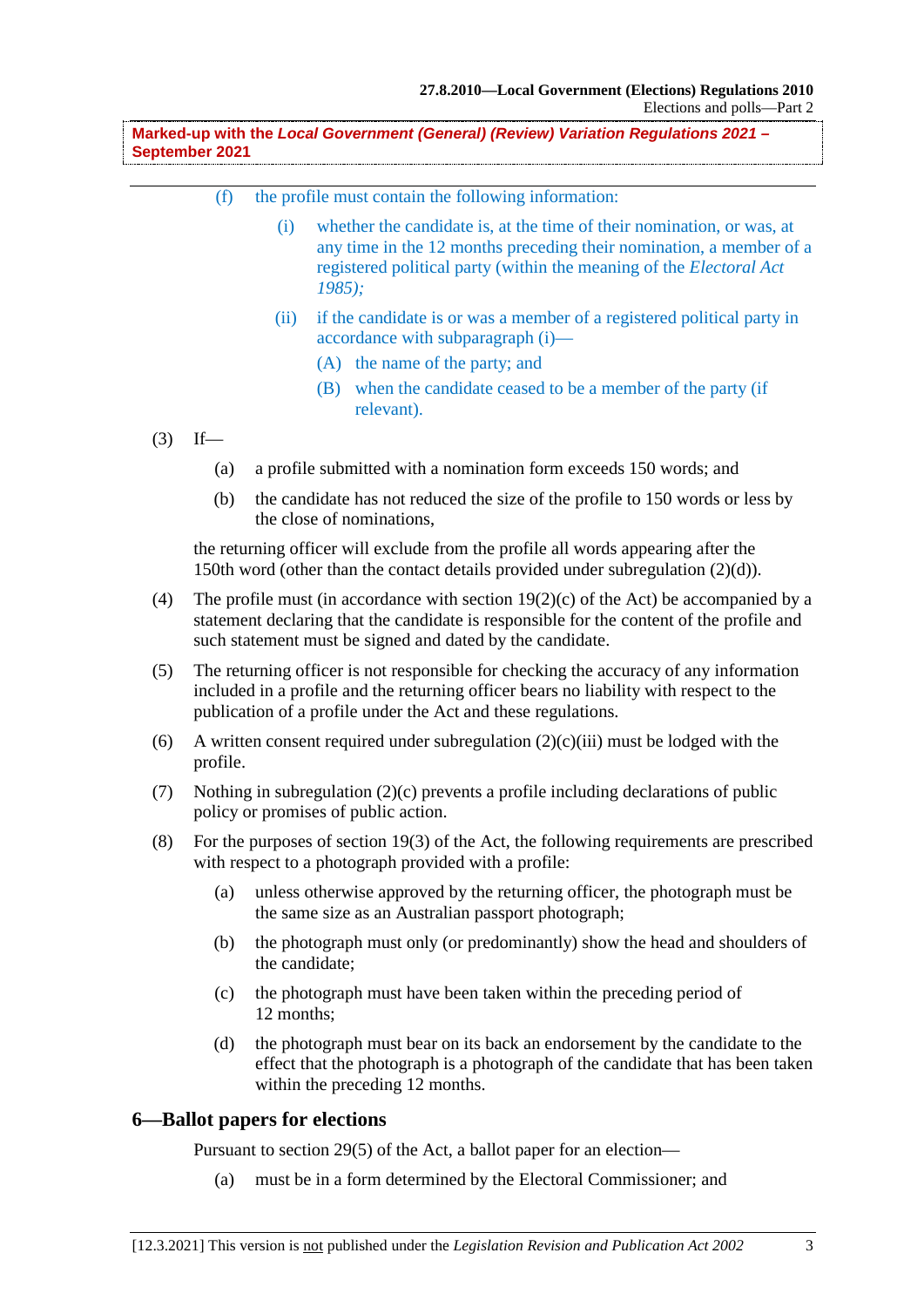**Local Government (Elections) Regulations 2010—27.8.2010** Part 2—Elections and polls

**Marked-up with the** *Local Government (General) (Review) Variation Regulations 2021 –* **September 2021**

#### (b) must—

- (i) identify the council, and the election to which it relates; and
- (ii) include directions to voters as to how to record a valid vote.

### **7—Ballot papers for polls**

- (1) Pursuant to section 33(3) of the Act, a ballot paper for a poll must contain—
	- (a) a statement of the proposition being submitted to electors at the poll; and
	- (b) 2 squares—
		- (i) 1 clearly indicated as the square to be marked by a person who is in favour of the proposition being submitted to electors at the poll; and
		- (ii) 1 clearly indicated as the square to be marked by a person who is against the proposition being submitted to electors at the poll.
- (2) The statement under subregulation (1)(a) will be determined by the relevant council after consultation with the returning officer.

## **8—Notice of use of postal voting**

- (1) For the purposes of section 38 of the Act, information to the following effect is prescribed:
	- (a) that the specified election or poll will be conducted entirely by means of postal voting and that no polling booth will be open for voting on polling day;
	- (b) that voting papers will be issued by post to every natural person, body corporate and group who or which has his, her or its name on the voters roll to be used for the purposes of the election or poll or, at the discretion of the returning officer, by personal delivery to potential voters at certain locations;
	- (c) that the voting papers being issued by post should be delivered to natural persons, bodies corporate and groups on the voters roll not later than a date specified by the returning officer<sup>1</sup>;
	- (d) that a person who does not receive voting papers but who believes that he or she is entitled to exercise a vote at the election or poll may take specified steps to apply for voting papers.
- (2) A notice under section 38 of the Act may include other information which may, in the opinion of the returning officer, assist prospective voters to understand the postal voting system and processes under the Act and to participate in the election or poll.

**Note—**

1 This date must be consistent with section 39(1) of the Act.

## **9—Issue of postal voting papers**

- (1) Pursuant to section 39(3) of the Act, envelopes used under section 39(1) for ballot papers sent by post must have an extension to a flap on the back of the envelope that bears the name and address of—
	- (a) the natural person to whom the voting papers are issued; or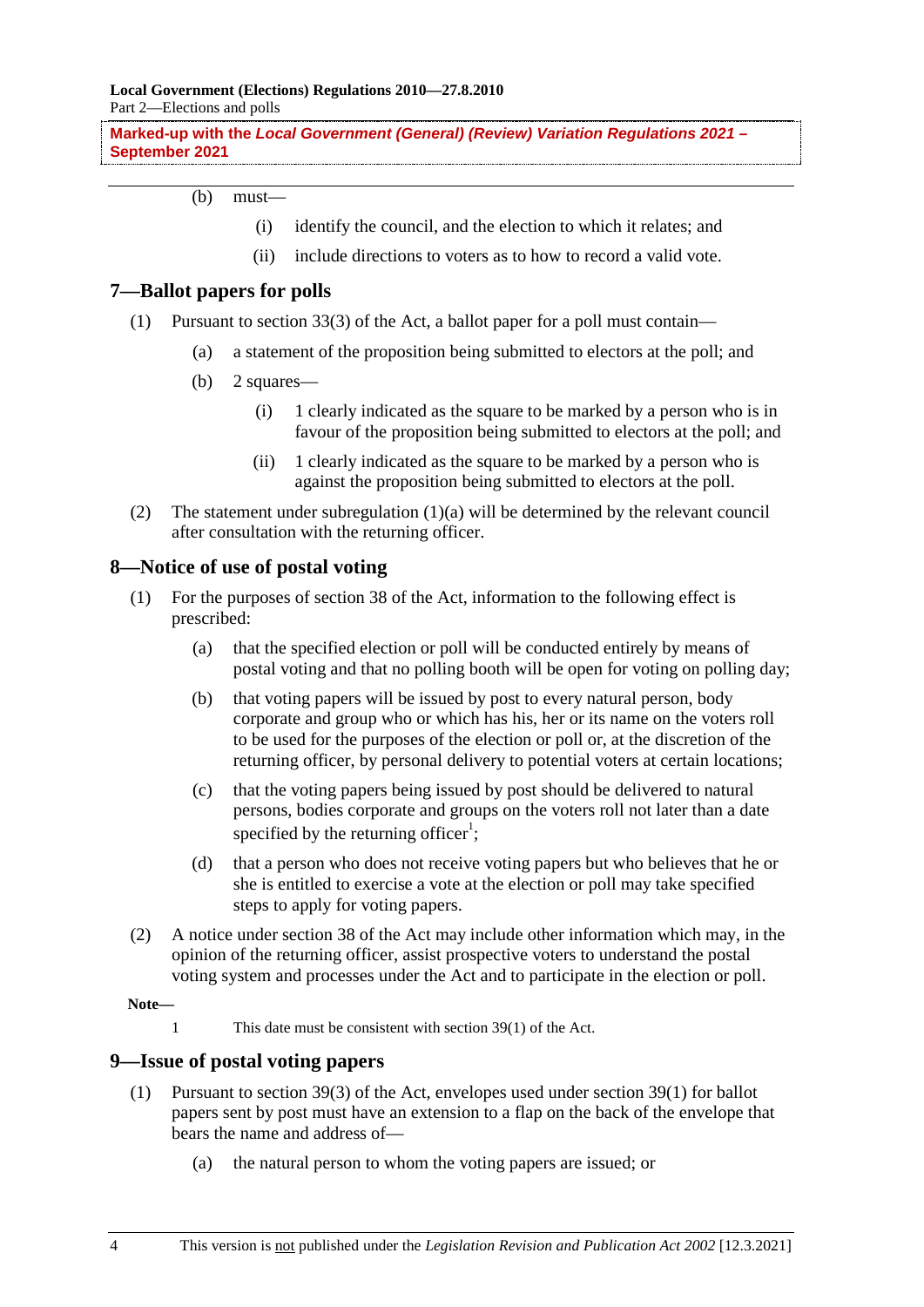**Marked-up with the** *Local Government (General) (Review) Variation Regulations 2021 –* **September 2021**

- (b) in the case of papers issued to a body corporate or group—the designated person for the body corporate or group.
- (2) For the purposes of section 39(6) of the Act, an explanatory notice will be prepared by the returning officer and must outline the steps which a voter must follow in order to comply with the requirements of section 40 of the Act.

## **10—Collation of certain information**

For the purposes of section 51(1a) of the Act, a return must show, in relation to the relevant election—

- (a) the number of ballot papers printed for the election; and
- (b) the number of ballot papers issued on the basis of names on the voters roll; and
- (c) the number of ballot papers issued on the basis of names declared to have been omitted in error from the voters roll; and
- (d) the number of ballot papers replaced due to the re-issue of voting papers; and
- (e) the number of declaration envelopes accepted at the count; and
- (f) the number of declaration envelopes rejected at the count; and
- (g) the number of declaration envelopes returned because they have not been able to be effectively delivered; and
- (h) the number of ballot papers removed from envelopes accepted at the count; and
- (i) the number of ballot papers included in the count; and
- (j) the number of ballot papers rejected as informal.

### **11—Campaign donations return**

For the purposes of section 80(2) of the Act, the prescribed form for a campaign donations return is set out as Form 2.

#### **11—Bribery**

For the purposes of section 57(3) of the Act, the prescribed value is \$20.

#### **11A—Large gifts returns**

- (1) For the purposes of section  $81A(1)(b)$  of the Act, the amount of \$2 500 is prescribed.
- (2) For the purposes of section  $81A(1)$  of the Act, a large gifts return must be furnished by a candidate—
	- (a) in relation to a disclosure period applying to a candidate for a supplementary election—within 5 days after the receipt of each gift or gifts the total amount or value of which is more than the prescribed amount during the period commencing on the close of nominations for the election and ending 5 days after the end of the disclosure period; or
	- (b) in relation to a disclosure period applying to a candidate for a periodic election—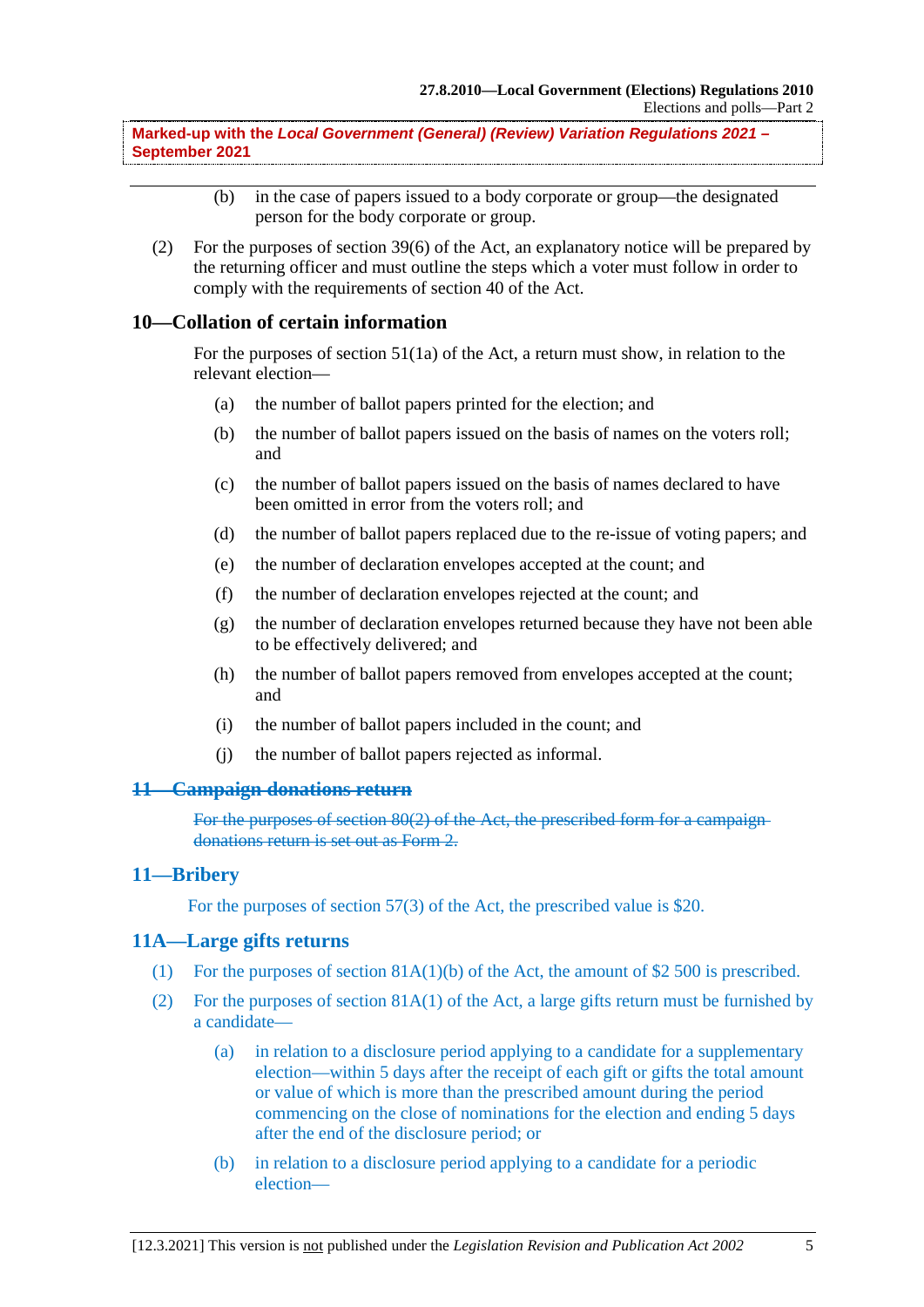**Local Government (Elections) Regulations 2010—27.8.2010** Part 2—Elections and polls

**Marked-up with the** *Local Government (General) (Review) Variation Regulations 2021 –* **September 2021**

- (i) in the year in which the election is to be held—within 5 days after the receipt of each gift or gifts the total amount or value of which is more than the prescribed amount during the period commencing  $on-$ 
	- (A) 1 January in that year; or
	- (B) if the disclosure period applying to the candidate commences after 1 January, the day on which the disclosure period commences,

and ending 5 days after the end of the disclosure period; and

- (ii) in each year in which the disclosure period applies to the candidate for the election (including the year in which the election is to be held)—within 60 days after 30 June.
- (3) For the purposes of section 87(2)(a) of the Act, the period of 5 days is prescribed.

### **12—Conduct of council during election period**

- (1) For the purposes of section 91A of the Act, the following kinds of decisions are excluded from the definition of *designated decision*:
	- (a) a decision of a kind referred to in paragraph (c) of the definition if the decision—
		- (i) relates to the carrying out of works in response to an emergency or disaster within the meaning of the *Emergency Management Act 2004*, or under section 298 of the *Local Government Act 1999*; or
		- (ii) is an expenditure or other decision required to be taken under an agreement by which funding is provided to the council by the Commonwealth or State Government or otherwise for the council to be eligible for funding from the Commonwealth or State Government; or
		- (iii) relates to the employment of a particular council employee (other than the chief executive officer); or
		- (iv) is made in the conduct of negotiations relating to the employment of council employees generally, or a class of council employees, if provision has been made for funds relating to such negotiations in the budget of the council for the relevant financial year and the negotiations commenced prior to the election period; or
		- (v) relates to a Community Wastewater Management Systems scheme that has, prior to the election period, been approved by the council;
	- (b) a decision of a kind referred to in paragraph (a) of the definition if the decision is for the suspension of a chief executive officer for serious and wilful misconduct.
- (2) In this regulation—

*election period* has the same meaning as in section 91A of the Act.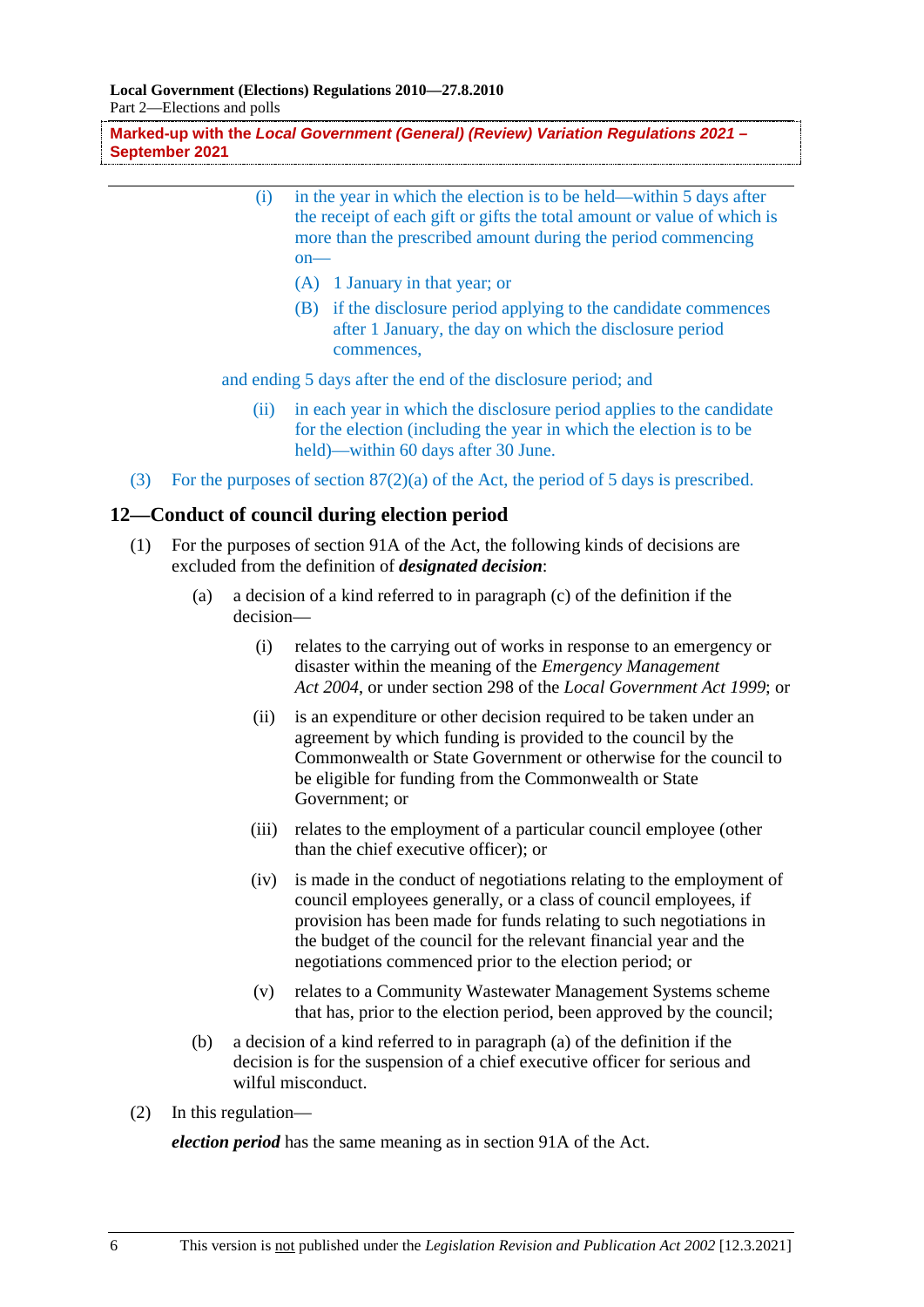**Marked-up with the** *Local Government (General) (Review) Variation Regulations 2021 –* **September 2021**

## **Schedule 1—Prescribed forms**

## **Form 1—Declaration of eligibility**

Name of declarant:

Address:

Office:

Council:

Area/ward:

I declare that I would, if an election were held for the office set out above, be eligible to stand as a candidate for election to the office.

Signature: Date:

### **Form 2—Campaign donations return**

Name of candidate:

Disclosure period to which the return relates (section 81(3)(a)):

I declare that during the disclosure period:

*[Tick 1 box]*

□ no gifts of a kind required to be disclosed were received by me

gifts of a kind required to be disclosed were received by me

Total amount/value of all gifts received during disclosure period (section 81(1)(a)):

Number of persons who made those gifts (section 81(1)(b)):

Details of each gift are provided in the following table:

**Amount or value of each gift Name and address of each donor Date on which gift made**

Signature: Date:

## **Schedule 2—Revocation of** *Local Government (Elections) Regulations 1999*

The *Local Government (Elections) Regulations 1999* are revoked.